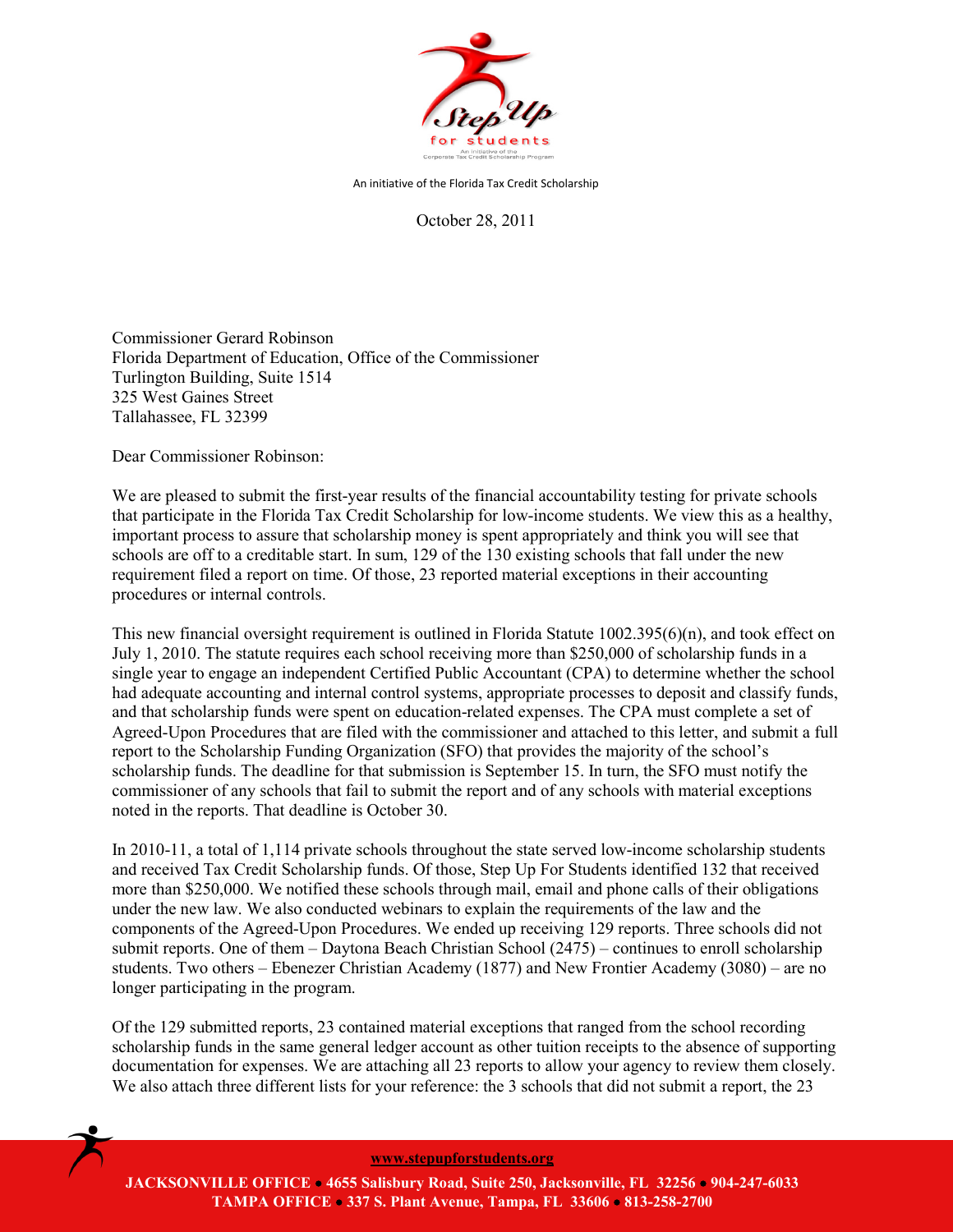

schools with reports that contained material exceptions, and the 89 schools with reports that contained no material exceptions. Finally, we also identified 17 schools that submitted reports that were incomplete. These schools are being given until Jan. 13 to complete the shortcomings. By Feb. 1, we will notify you whether any of these schools have reports that contain material exceptions.

We thank the department for its help in navigating this first year of financial accountability reporting and for helping us place these findings in context with similar reports from public schools and school districts. We also thank you for your support of this learning option for some of the poorest students in our state.

Sincerely,

Jang Tuthill

Doug Tuthill, President Step Up For Students

ann Macke

Ann Mackey, Chief Financial Officer Step Up For Students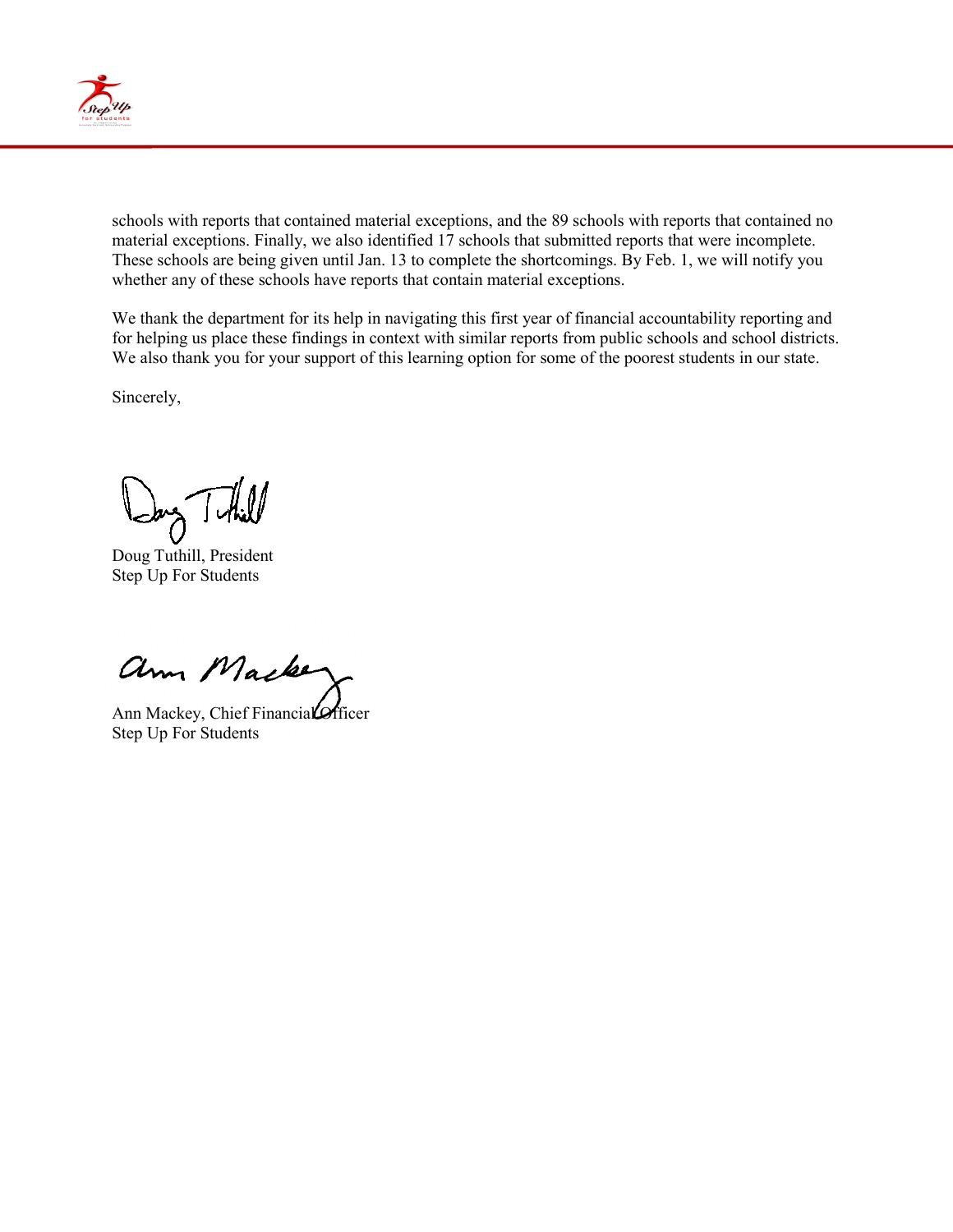## **Schools that failed to submit reports**

2010-11 Agreed-Upon Procedures, Florida Tax Credit Scholarship October 28, 2011

| School Name                    | County     | School Code |
|--------------------------------|------------|-------------|
| Daytona Beach Christian School | Volusia    | 2475        |
| Ebenezer Christian Academy     | Miami-Dade | 1877        |
| New Frontier Academy           | Osceola    | 3080        |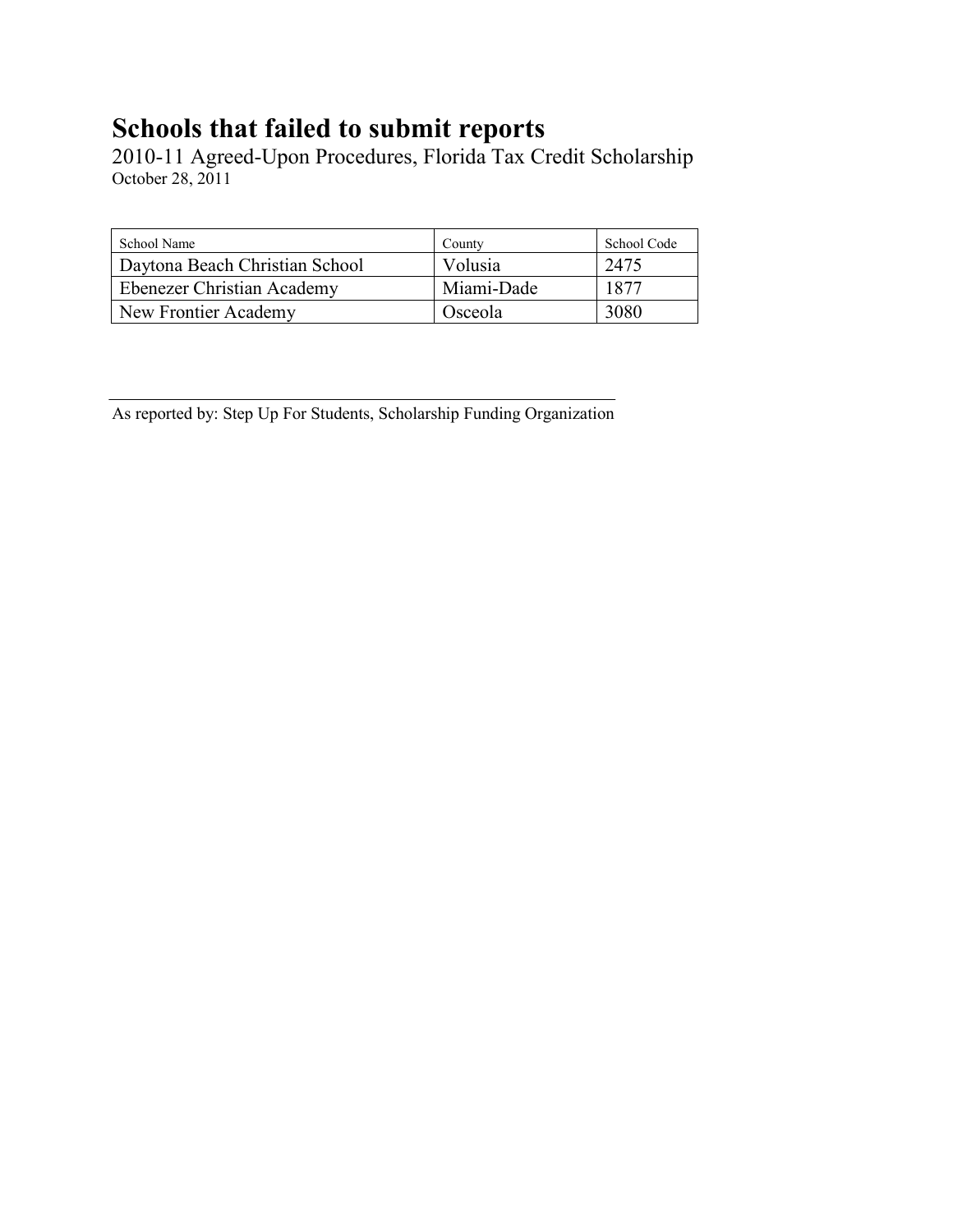## **Schools with Material Exceptions**

2010-11 Agreed-Upon Procedures, Florida Tax Credit Scholarship October 28, 2011

| School Name                               | County         | School Code |
|-------------------------------------------|----------------|-------------|
| Academie Chretienne Haitienne D'Orlando   | Orange         | 3724        |
| American Youth Academy                    | Hillsborough   | 4409        |
| Betesda Christian School                  | Miami-Dade     | 3844        |
| Cedar Creek Christian School              | Duval          | 3437        |
| Champagnat Catholic School of Hialeah     | Miami-Dade     | 2245        |
| Champagnat Catholic School of Miami       | Miami-Dade     | 2256        |
| Florida Bible Christian School            | <b>Broward</b> | 1937        |
| Holy Cross Lutheran School                | Miami-Dade     | 2594        |
| Hope Academy                              | Miami-Dade     | 3982        |
| Holy Temple Christian Academy*            | <b>Broward</b> | 2382        |
| Innovation School of Excellence           | Leon           | 3483        |
| Liberty Christian Academy                 | Lake           | 2074        |
| Life Assembly of God Life Academy         | Osceola        | 1229        |
| Lighthouse Christian Academy              | Volusia        | 3684        |
| Muslim Academy of Greater Orlando         | Orange         | 3972        |
| North Florida Christian School            | Leon           | 1036        |
| North Kissimmee Christian School          | Osceola        | 1550        |
| Ocala Christian Academy                   | Marion         | 0973        |
| Palm Beach Biligual School                | Palm Beach     | 3857        |
| Saint Paul Catholic School                | Volusia        | 1056        |
| Southland Christian School                | Osceola        | 1630        |
| The Potter's House Christian Academy Elem | Duval          | 4647        |
| Yvonne C. Reed Christian School           | Pinellas       | 2662        |

\* Report was sent on October 28.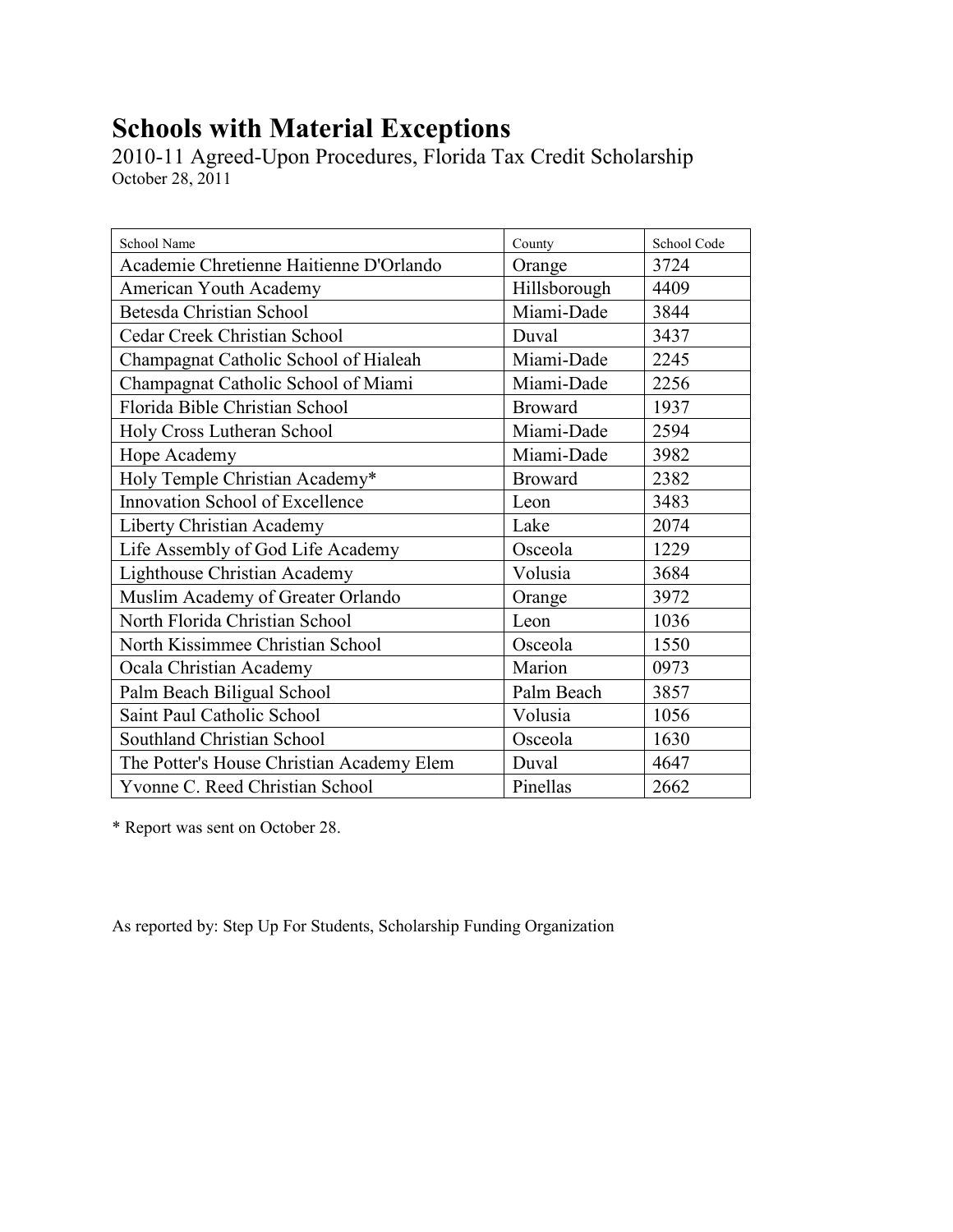## **Schools with No Material Exceptions**

2010-11 Agreed-Upon Procedures, Florida Tax Credit Scholarship October 28, 2011

| School Name                               | County         | School Code |
|-------------------------------------------|----------------|-------------|
| Abundant Life Christian Academy           | <b>Broward</b> | 2255        |
| Academy Prep Center of St. Petersburg     | Pinellas       | 3054        |
| Academy Prep Center of Tampa              | Hillsborough   | 4256        |
| Agape Christian Academy                   | Orange         | 3305        |
| Alazhar School                            | <b>Broward</b> | 3414        |
| Archbishop Curley/Notre Dame High School  | Miami-Dade     | 1252        |
| Azalea Park Baptist School                | Orange         | 0480        |
| Beacon of Hope Christian School           | St. Johns      | 1780        |
| <b>Blessed Trinity</b>                    | Marion         | 0467        |
| <b>Brevard Christian School</b>           | <b>Brevard</b> | 1533        |
| Brito Miami Private School                | Miami-Dade     | 2699        |
| Broward Junior Academy***                 | <b>Broward</b> | 2664        |
| <b>Brush Arbor Christian School</b>       | Orange         | 2490        |
| Calvary Christian Academy                 | <b>Broward</b> | 3283        |
| <b>Calvary Christian Academy</b>          | Volusia        | 2242        |
| Cinderella School                         | Miami-Dade     | 4821        |
| City of Life Christian Academy            | Osceola        | 0800        |
| Cornerstone Christian School              | Duval          | 3847        |
| Downey Christian School                   | Orange         | 1359        |
| <b>Eastland Christian School</b>          | Orange         | 1756        |
| <b>Edison Private School</b>              | Miami-Dade     | 3198        |
| Elfers Christian School*                  | Pasco          | 1159        |
| Escambia Christian School                 | Escambia       | 0830        |
| Esprit De Corps Center for Learning       | Duval          | 3587        |
| <b>Faith Christian Academy</b>            | Orange         | 2399        |
| Faith Outreach Academy                    | Hillsborough   | 2619        |
| First Assembly Christian School & Daycare | Marion         | 1795        |
| <b>First Coast Christian School</b>       | Duval          | 1214        |
| <b>Forest Lake Education Center</b>       | Seminole       | 0873        |
| Good Shepherd School                      | Duval          | 4175        |
| Greater Miami Academy                     | Miami-Dade     | 2547        |
| Heritage Christian School                 | Osceola        | 1458        |
| Heritage Preparatory School               | Orange         | 1516        |
| <b>Highlands Christian Academy</b>        | <b>Broward</b> | 2155        |
| Holy Family Catholic School               | Miami-Dade     | 2600        |
| Holy Rosary Christian School              | Duval          | 1597        |
| I.E.C. Christian Academy                  | Orange         | 4430        |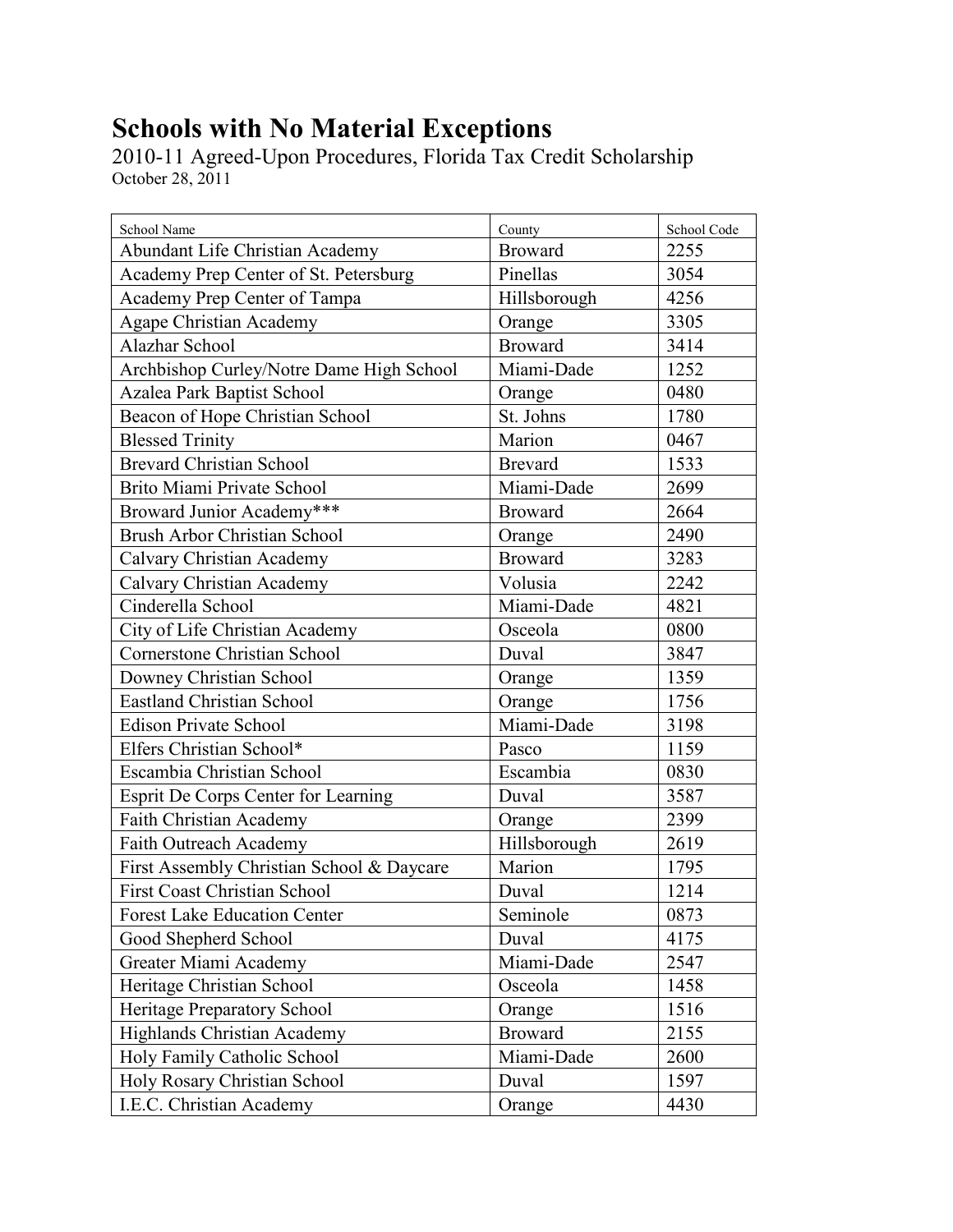| Joshua Christian Academy                | Duval          | 4023 |
|-----------------------------------------|----------------|------|
| Kingsway Christian Academy              | Orange         | 3615 |
| La Progressiva Presbyterian School      | Miami-Dade     | 2670 |
| Landow Yeshiva Center                   | Miami-Dade     | 0256 |
| <b>Leaders Preparatory School</b>       | Orange         | 3551 |
| Meadowbrook Academy                     | Marion         | 1883 |
| Melody Christian Academy                | Suwannee       | 0696 |
| Miami Union Academy                     | Miami-Dade     | 2879 |
| Monsignor Edward Pace High School       | Miami-Dade     | 2713 |
| Mount Bethel Christian Academy*         | <b>Broward</b> | 1173 |
| Northridge Christian Academy            | Polk           | 4079 |
| Northwest Christian Academy             | Miami-Dade     | 0139 |
| Nur Ul-Islam Academy                    | <b>Broward</b> | 3162 |
| Our Lady of Charity                     | Miami-Dade     | 2009 |
| Our Lady of Lourdes                     | Volusia        | 0816 |
| Pathways School                         | Orange         | 1124 |
| Peniel Baptist Academy                  | Putnam         | 0678 |
| Phyl's Academy                          | <b>Broward</b> | 1837 |
| RJ Hendley Christian Education Center   | Palm Beach     | 2912 |
| S.L. Jones Christian Academy            | Escambia       | 1647 |
| Saint Andrew Catholic School            | Orange         | 1549 |
| Saint Bartholomew School                | <b>Broward</b> | 0124 |
| Saint Helen                             | <b>Broward</b> | 0130 |
| Saint James Catholic School             | Miami-Dade     | 2822 |
| Saint John the Apostle School           | Miami-Dade     | 3095 |
| Saint Johns Episcopal School            | Miami-Dade     | 3097 |
| Saint Joseph Parish School              | Hillsborough   | 2039 |
| Saint Lawrence School                   | Miami-Dade     | 2836 |
| Saint Marys Cathedral                   | Miami-Dade     | 2844 |
| Saint Michael the Archangel             | Miami-Dade     | 2846 |
| Saint Peter Claver                      | Hillsborough   | 2543 |
| Saint Pius V Parish School              | Duval          | 2030 |
| Salah Tawfik Elementary & Middle School | <b>Broward</b> | 3505 |
| Seffner Christian Academy               | Hillsborough   | 2840 |
| Snow White & the Seven Dwarfs School    | Miami-Dade     | 3073 |
| <b>Stetson Baptist Christian School</b> | Volusia        | 1666 |
| <b>Sunflowers Academy</b>               | Miami-Dade     | 3049 |
| <b>Teacher's Hands Academy</b>          | Orange         | 3409 |
| The Thinking Child Academy              | Miami-Dade     | 4993 |
| Thumbelina Learning Center #4           | Miami-Dade     | 4366 |
| Toras Emes Academy of Miami             | Miami-Dade     | 0199 |
| <b>Trinity Christian Academy</b>        | Duval          | 2334 |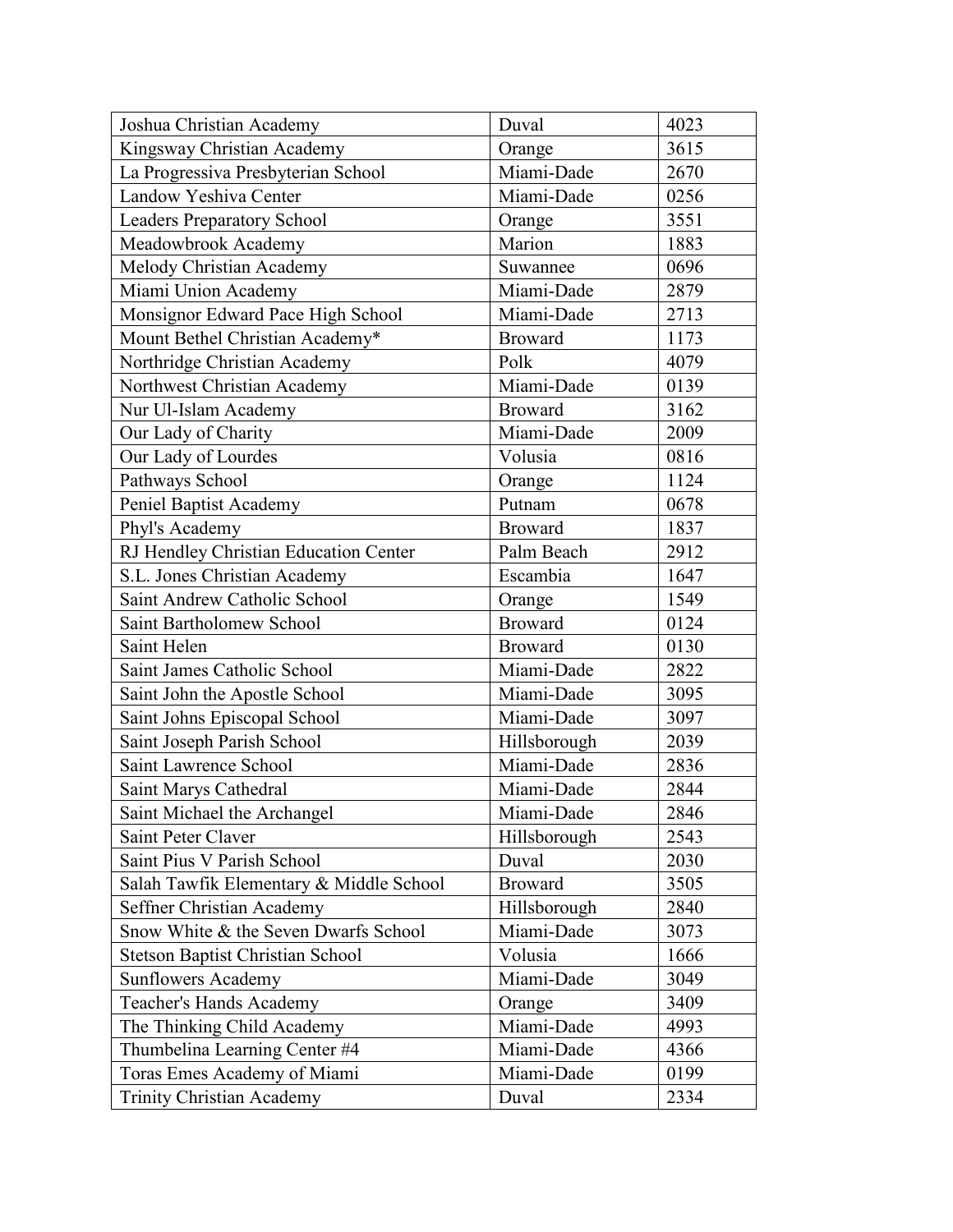| <b>Trinity Christian Academy</b>    | Palm Beach     | 1363 |
|-------------------------------------|----------------|------|
| <b>Trinity Christian Academy</b>    | Volusia        | 1563 |
| Universal Academy of Florida        | Hillsborough   | 2335 |
| University Christian School*        | Duval          | 2156 |
| Victory Christian Academy           | Orange         | 3753 |
| Victory Christian Academy           | Polk           | 1609 |
| Warner Christian Academy**          | Volusia        | 1305 |
| Worshiper's House of Prayer Academy | Miami-Dade     | 3625 |
| Yeshiva Elementary                  | Miami-Dade     | 3519 |
| Zion Lutheran Christian             | <b>Broward</b> | 0165 |

\* School engaged an independent CPA after the school year ended and was not able to complete procedure  $\widetilde{V(C)}$ : "Without advance notice to the school of the sample of students, select 10 students from the scholarship payment history and confirm the student's presence in school that day. If the student is not present, ensure the student is listed as absent on the school's attendance record."

\*\* School served as pilot for AUP procedures and completed report prior to end of school year.

\*\*\* Report was postmarked on September 19.